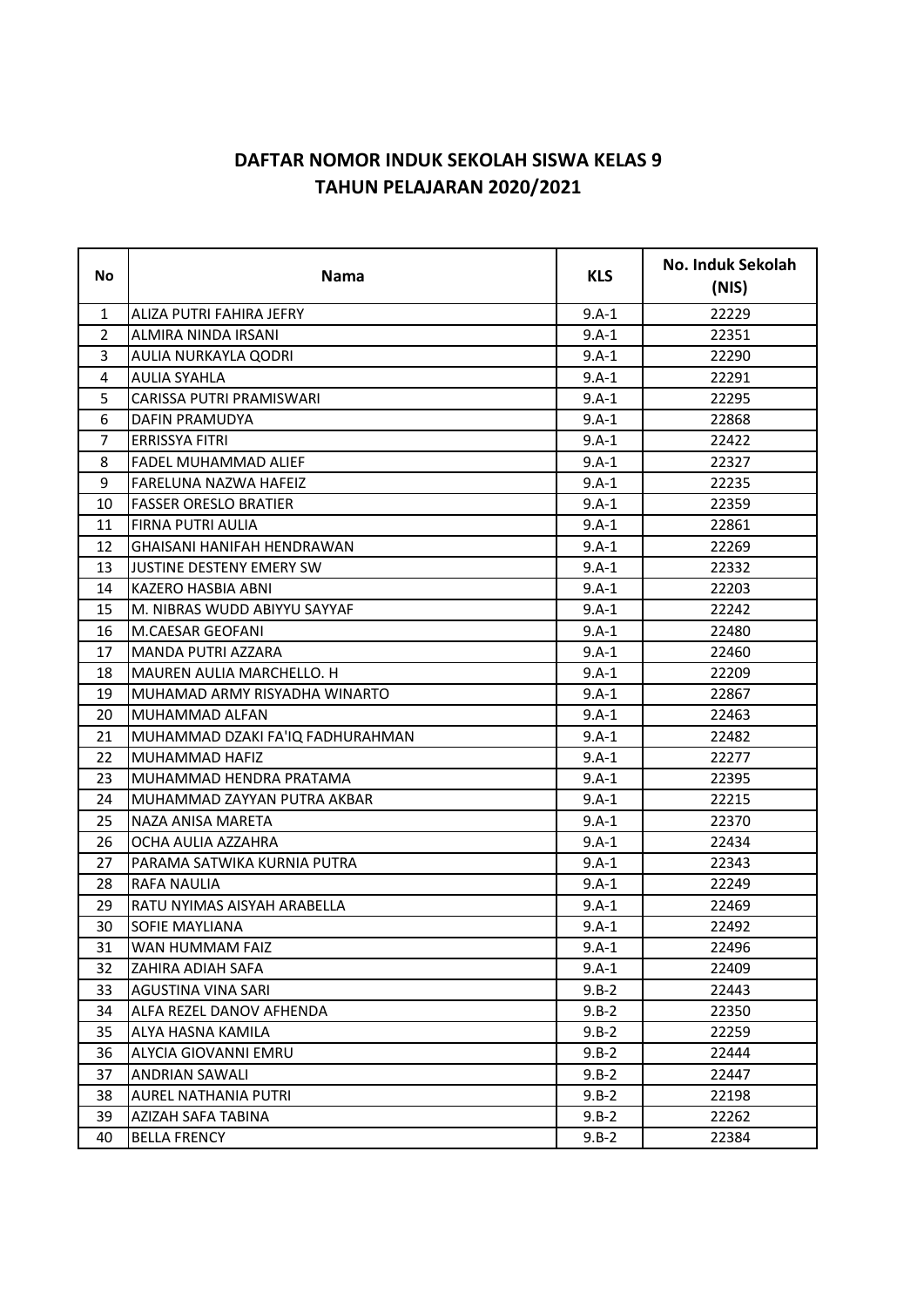| 41 | <b>CHELSEATA FEBRIANI</b>        | $9.B-2$    | 22232 |
|----|----------------------------------|------------|-------|
| 42 | CITRA AYU WANDIRA                | $9.B-2$    | 22453 |
| 43 | DAMARAYA AFRADIN HARTAWAN        | $9.B-2$    | 22264 |
| 44 | DESTA AHMAD ALFARIZI             | $9.B-2$    | 22200 |
| 45 | DEWA BAGUS ARYA DHARMA           | $9.B-2$    | 22201 |
| 46 | DEWI RATNA JUWITA                | $9.B-2$    | 22454 |
| 47 | EKO DIMAS TEGUH WAHYUDI          | $9.B-2$    | 22358 |
| 48 | <b>HARUMI CHIBA</b>              | $9.B-2$    | 22392 |
| 49 | INDANNA HALWAH RAQIQAH MASYHUR   | $9.B-2$    | 22202 |
| 50 | <b>JUPITER ALFITO</b>            | $9.B-2$    | 22274 |
| 51 | LETITIA GUEVARA DE YONAROSA      | $9.B-2$    | 22240 |
| 52 | M. FARELL ABIDA                  | $9.B-2$    | 22459 |
| 53 | M. QURAYSIN KARTADILAGA          | $9.B-2$    | 22431 |
| 54 | MARITZA KHANSA FARAHDIBA         | $9.B-2$    | 22429 |
| 55 | NABILA RIZKA SALEH               | $9.B-2$    | 22340 |
| 56 | NABILA ZAFIRA ANGGUN             | $9.B-2$    | 22244 |
| 57 | NALENDRA SETRA NARESWARA         | $9.B-2$    | 22281 |
| 58 | NAYLA ANINDYA AZZAHRA            | $9.B-2$    | 22246 |
| 59 | PUTRI RAHMA SARI                 | $9.B-2$    | 22487 |
| 60 | RICHITA SYAZA CHINTIARA SANTOSO  | $9.B-2$    | 22253 |
| 61 | RISHA REVIA ROZDIANA             | $9.B-2$    | 22255 |
| 62 | <b>SAKHI FAUZAN</b>              | $9.B-2$    | 22491 |
| 63 | SAYYIDAH FATHIMAH                | $9.B-2$    | 22439 |
| 64 | SHELLYA RAFAELA                  | $9.B-2$    | 22287 |
| 65 | ABDUL AZIZ WIRAKESUMA            | $9. C - 3$ | 22319 |
| 66 | ADINDA NIRINA ALYSSA             | $9.C-3$    | 22411 |
| 67 | AHMAD RIDHO CAHYA KUSUMA         | $9.C-3$    | 22320 |
| 68 | ARBANINGRUM GANITA PUTRI         | $9.C-3$    | 22197 |
| 69 | CEYSALIA AINAYA GASELA           | $9.C-3$    | 22475 |
| 70 | DEANDRA TRI PUTRA                | $9.C-3$    | 22355 |
| 71 | DHAFA DENIS AL ISYRAFI           | $9.C-3$    | 22356 |
| 72 | DWI RIZKI ALFAJRI                | $9.C-3$    | 22479 |
| 73 | FEYNDRA RIZKY IMANI              | $9.C-3$    | 22268 |
| 74 | <b>GUSNALDY PUTRA TRI CHASMI</b> | $9.C-3$    | 22457 |
| 75 | <b>INTAN KHARINA</b>             | $9. C - 3$ | 22271 |
| 76 | <b>ISSABELL AURA PUTRIKU</b>     | $9.C-3$    | 22363 |
| 77 | KAYLA NAOMI ARISKA               | $9.C-3$    | 22301 |
| 78 | LINDA OVI RAHAYU                 | $9.C-3$    | 22425 |
| 79 | MUHAMMAD TITAN PERDANA           | $9. C - 3$ | 22279 |
| 80 | <b>NAILA ABDAD</b>               | $9.C-3$    | 22245 |
| 81 | NAYLA CHANTIKA AZALLIA           | $9.C-3$    | 22308 |
| 82 | NURAINI AKMA DILLA               | $9.C-3$    | 22219 |
| 83 | NUSA DAMA NIRWANA                | $9.C-3$    | 22372 |
| 84 | RAFSANJANI                       | $9.C-3$    | 22222 |
| 85 | RAHMAT SAPUTRA                   | $9.C-3$    | 22467 |
| 86 | RIFAA AGUSTIA ARNEVI             | $9.C-3$    | 22254 |
| 87 | RIMA RAHMADANI                   | $9.C-3$    | 22490 |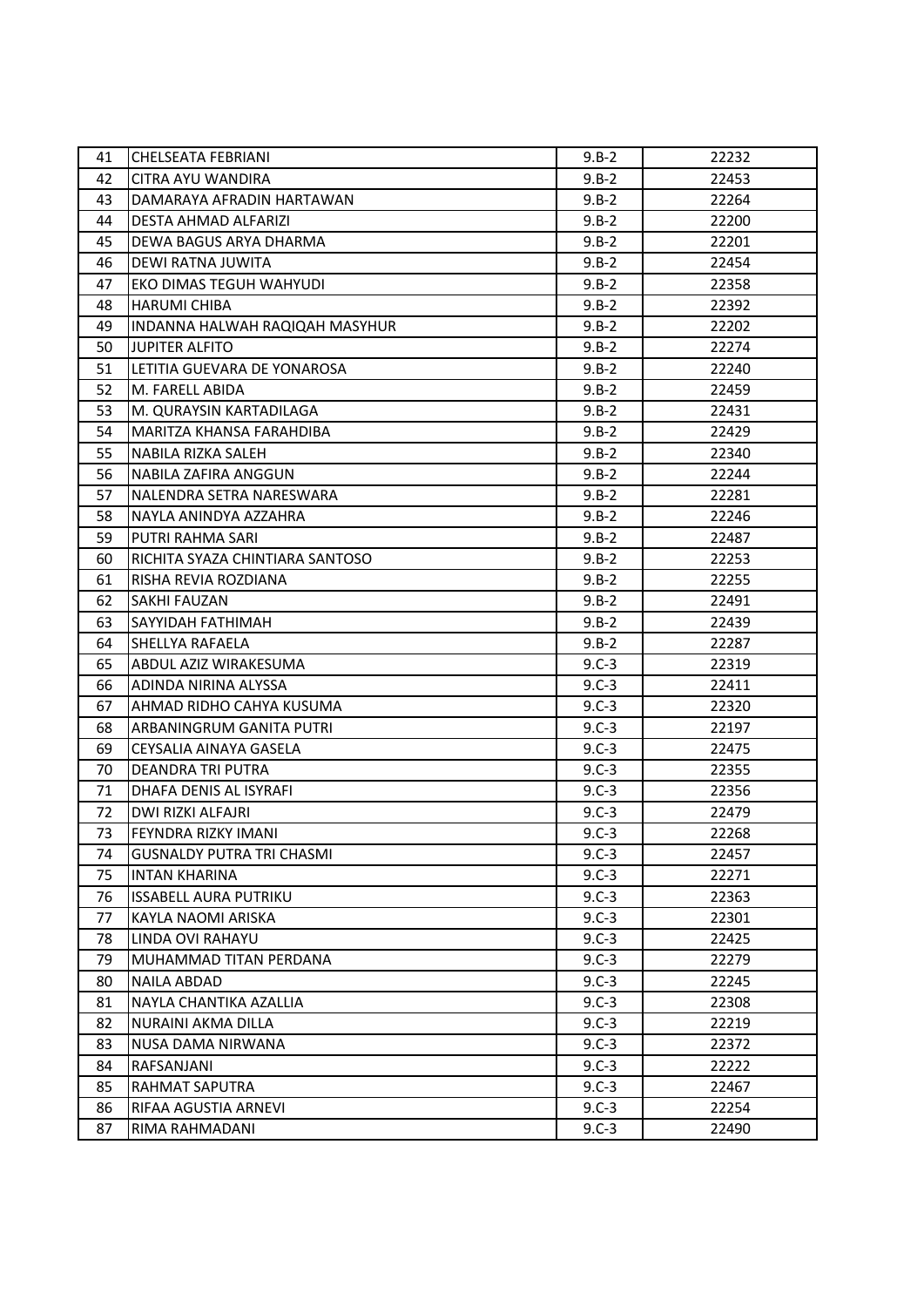| 88  | <b>SALSA NABILLAH</b>              | $9.C-3$    | 22256 |
|-----|------------------------------------|------------|-------|
| 89  | SALWA AZZARIA PUTRI                | $9. C - 3$ | 22374 |
| 90  | SHAFA SALSABILA                    | $9.C-3$    | 22346 |
| 91  | SHIFA PUTRI DINANTI                | $9.C-3$    | 22223 |
| 92  | TUBAGUS SULTHAN NUGROHO            | $9.C-3$    | 22378 |
| 93  | <b>VINDI AFRILIADI</b>             | $9.C-3$    | 22408 |
| 94  | YULIANA DAMAYANTI                  | $9.C-3$    | 22497 |
| 95  | ALMA BUNGA FELLICIA                | $9.D-4$    | 22322 |
| 96  | <b>ALVIN PRATAMA</b>               | $9.D-4$    | 22414 |
| 97  | AMANDA CITRA AYU                   | $9.D-4$    | 22472 |
| 98  | ARYA SUKMA INDRALAYA               | $9.D-4$    | 22352 |
| 99  | AUBREY MALIHA NEVA TRIWIBOWO       | $9.D-4$    | 22416 |
| 100 | <b>CLARISSA GRISELDA</b>           | $9.D-4$    | 22477 |
| 101 | DHIKA AQILLAH PUTERA               | $9.D-4$    | 22420 |
| 102 | EKA RASHYA RIFIANDA                | $9.D-4$    | 22421 |
| 103 | <b>FARIS PUTRA IBRAHIM</b>         | $9.D-4$    | 22329 |
| 104 | FENY ADRIA MARSHELA                | $9.D-4$    | 22266 |
| 105 | <b>FERDIAZ SIREGAR</b>             | $9.D-4$    | 22267 |
| 106 | JACKY DERMAWAN                     | $9.D-4$    | 22273 |
| 107 | KHAILA RAISYA BUNGA SHIVA AULIA    | $9.D-4$    | 22458 |
| 108 | M. DZACKY ABHIRAMA                 | 9.D-4      | 22303 |
| 109 | M. FADHIL FARREL ATILLAH           | 9.D-4      | 22204 |
| 110 | MUHAMMAD DZAKI IKROM               | 9.D-4      | 22430 |
| 111 | MUHAMMAD FARHAN NURHAFIZH          | $9.D-4$    | 22211 |
| 112 | MUHAMMAD RAFLI IRWANSYAH           | $9.D-4$    | 22368 |
| 113 | NADYA PUTRI GUSNARNI               | $9.D-4$    | 22306 |
| 114 | NAZWA ZAFIRA RIZALDIVA             | $9.D-4$    | 22247 |
| 115 | PARAMADINA KINARHASNA BULFIAH      | $9.D-4$    | 22220 |
| 116 | RAFLI RUSTIAWAN JODY               | $9.D-4$    | 22310 |
| 117 | RAGILYA MAYNI PUTRI                | $9.D-4$    | 22373 |
| 118 | RAGINA FIDINI                      | $9.D-4$    | 22250 |
| 119 | RATIH KANAYA GAYATRI               | $9.D-4$    | 22468 |
| 120 | <b>RESSYA ANDINA</b>               | 9.D-4      | 22489 |
| 121 | RHEAL IFTIQAR ROZAK                | $9.D-4$    | 22437 |
| 122 | SHAKIRA RAHMA ALAYA                | $9.D-4$    | 22315 |
| 123 | TAHARA SALSABILA AZZAHRA           | $9.D-4$    | 22376 |
| 124 | ZAHRA MAWADDA                      | $9.D-4$    | 22225 |
| 125 | ZARALYNN AURELIA SHAFIYYA GIRINDRI | $9.D-4$    | 22318 |
| 126 | ZHEA ANJANG BATHARI                | $9.D-4$    | 22348 |
| 127 | ADAM JULYAN                        | $9.E-5$    | 22349 |
| 128 | AHMAD RAFFY MAULANA PUTRA          | $9.E-5$    | 22410 |
| 129 | ALDES NANDIKA PRATAMA              | $9.E-5$    | 22227 |
| 130 | ANANDA ANARGYA RIZKY AZIZ          | $9.E-5$    | 22323 |
| 131 | ANDIKA SYAHRUL LATHIF              | $9.E-5$    | 22473 |
| 132 | <b>AQILA NOVA SAFITRI</b>          | $9.E-5$    | 22230 |
| 133 | ASHFAR SADEWA                      | $9.E-5$    | 22261 |
| 134 | <b>BANED AGRINDHO</b>              | $9.E-5$    | 22325 |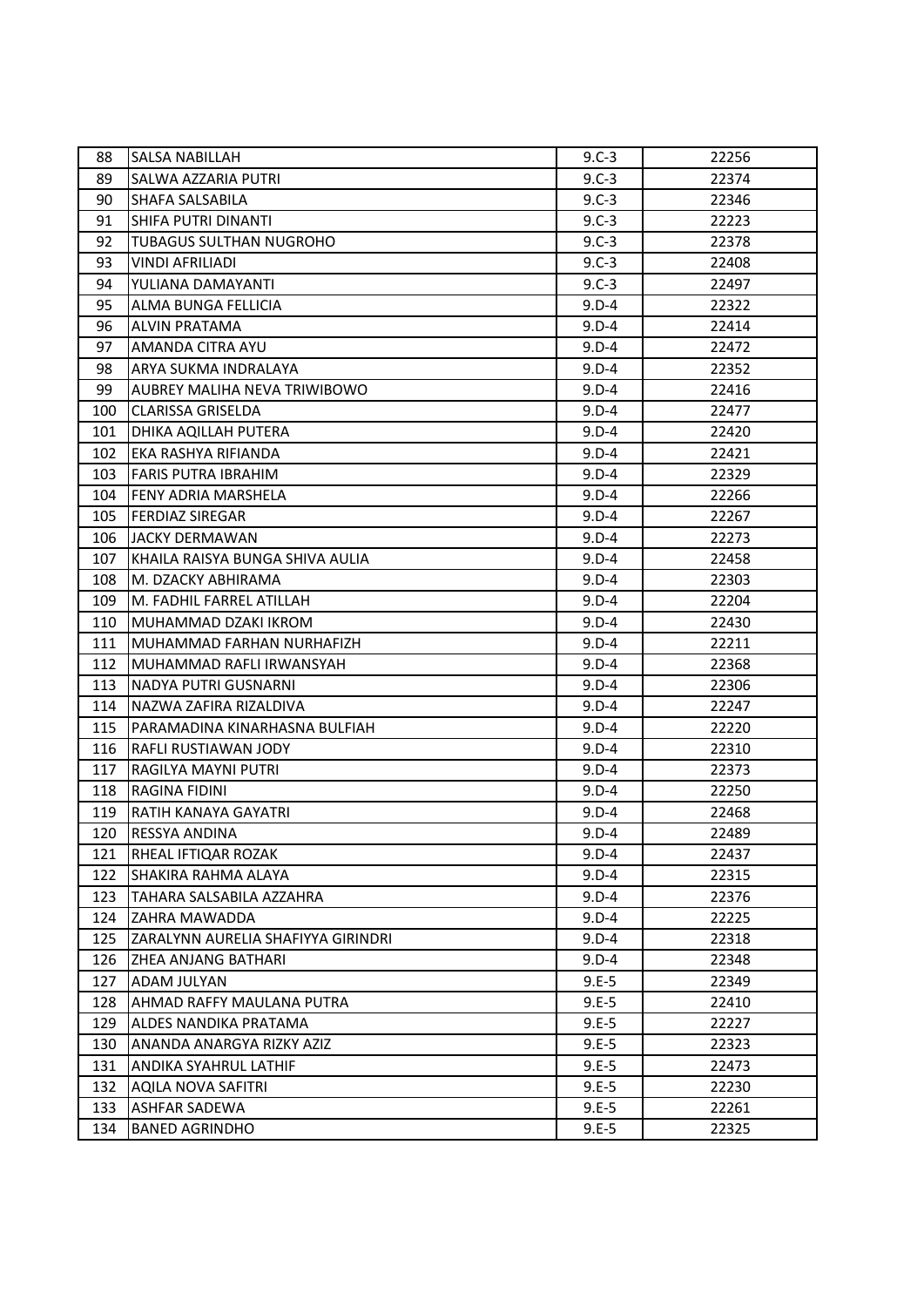| 135 | BINTANG AZIGHAH DAVU                | $9.E-5$ | 22263 |
|-----|-------------------------------------|---------|-------|
| 136 | <b>CARRISTA ASMARALIA</b>           | $9.E-5$ | 22452 |
| 137 | CHIKA PUTRI REDITHA                 | $9.E-5$ | 22233 |
| 138 | DANISH MUBARAK                      | $9.E-5$ | 22388 |
| 139 | <b>GHEA EVITA</b>                   | $9.E-5$ | 22362 |
| 140 | LULU JUWITA PUTRI                   | $9.E-5$ | 22241 |
| 141 | M. FATIH AL-GHARIZAH                | $9.E-5$ | 22366 |
| 142 | MANZILINA ZHEKA MUTADINDA           | $9.E-5$ | 22243 |
| 143 | MARCELLINO DAFFI PRATAMA            | $9.E-5$ | 22483 |
| 144 | <b>MARSYEILA ASSYFA</b>             | $9.E-5$ | 22208 |
| 145 | MUHAMMAD RAIHAN YUSTRI MARIZAL      | $9.E-5$ | 22485 |
| 146 | MUHAMMAD RIDHO PASYA                | $9.E-5$ | 22848 |
| 147 | MUTIARA REGITA CINTYA FAZA          | $9.E-5$ | 22338 |
| 148 | NADINE SYAKILA AZZAHRA              | $9.E-5$ | 22486 |
| 149 | NAFIZA FADHILA HASANAH              | $9.E-5$ | 22216 |
| 150 | NASYWA ADILA                        | $9.E-5$ | 22401 |
| 151 | <b>OLIVIA NURUL AULIA</b>           | $9.E-5$ | 22283 |
| 152 | RATU AQMARIN SHABRINA               | $9.E-5$ | 22251 |
| 153 | SABILA QASHDINA                     | $9.E-5$ | 22313 |
| 154 | TIARA NABILA CANDRA                 | $9.E-5$ | 22377 |
| 155 | <b>VRISKA APRILIA</b>               | $9.E-5$ | 22495 |
| 156 | ZULFA ANGGRAINI                     | $9.E-5$ | 22379 |
| 157 | ADITYA DAFFA CHALIZTA               | $9.F-6$ | 22226 |
| 158 | <b>ADITYA IRAWAN</b>                | $9.F-6$ | 22194 |
| 159 | ANASTASYA CALYA IDHAM               | $9.F-6$ | 22196 |
| 160 | AURELIA SALSABILA                   | $9.F-6$ | 22292 |
| 161 | AZ ZAHRA DANICA AULIA               | $9.F-6$ | 22450 |
| 162 | <b>BIMA EKAYASA</b>                 | $9.F-6$ | 22294 |
| 163 | <b>CARISSA CARSON</b>               | $9.F-6$ | 22417 |
| 164 | <b>CHRISTIAN MONTEVANO SETIARSO</b> | $9.F-6$ | 23192 |
| 165 | CITRA ANGELINA                      | $9.F-6$ | 22353 |
| 166 | DAVINA RAMADHANIA                   | $9.F-6$ | 22389 |
| 167 | DIKSI LILYUSRA TANEKO               | $9.F-6$ | 22298 |
| 168 | FATHAN ARIIQ RASBI YALIS            | $9.F-6$ | 22236 |
| 169 | <b>GALIH SATRIA PERMANA</b>         | $9.F-6$ | 22237 |
| 170 | HANIF TRESNA YUDHA                  | $9.F-6$ | 22300 |
| 171 | KENDRA KEISHA KENYOKUSUMO           | $9.F-6$ | 22333 |
| 172 | KHADIJAH GENDIS ROYHAN              | $9.F-6$ | 22239 |
| 173 | M. RIDHO SUMADIO                    | $9.F-6$ | 22481 |
| 174 | <b>MAYA CHAIRUNNISA</b>             | $9.F-6$ | 22335 |
| 175 | MUHAMMAD AFIF TAMMAM                | $9.F-6$ | 22304 |
| 176 | MUHAMMAD FERDIAN AL MA'RUF          | $9.F-6$ | 22212 |
| 177 | NADINDA SITI ROSYIDAH               | $9.F-6$ | 22341 |
| 178 | NAIRA IZZA ZAHIRA                   | $9.F-6$ | 22307 |
| 179 | NAJWA ATMA JAUHARA PASMAH           | $9.F-6$ | 22369 |
| 180 | <b>NUR HOFIYANA</b>                 | $9.F-6$ | 22371 |
| 181 | PRIMA DHARMA HARTADI                | $9.F-6$ | 22248 |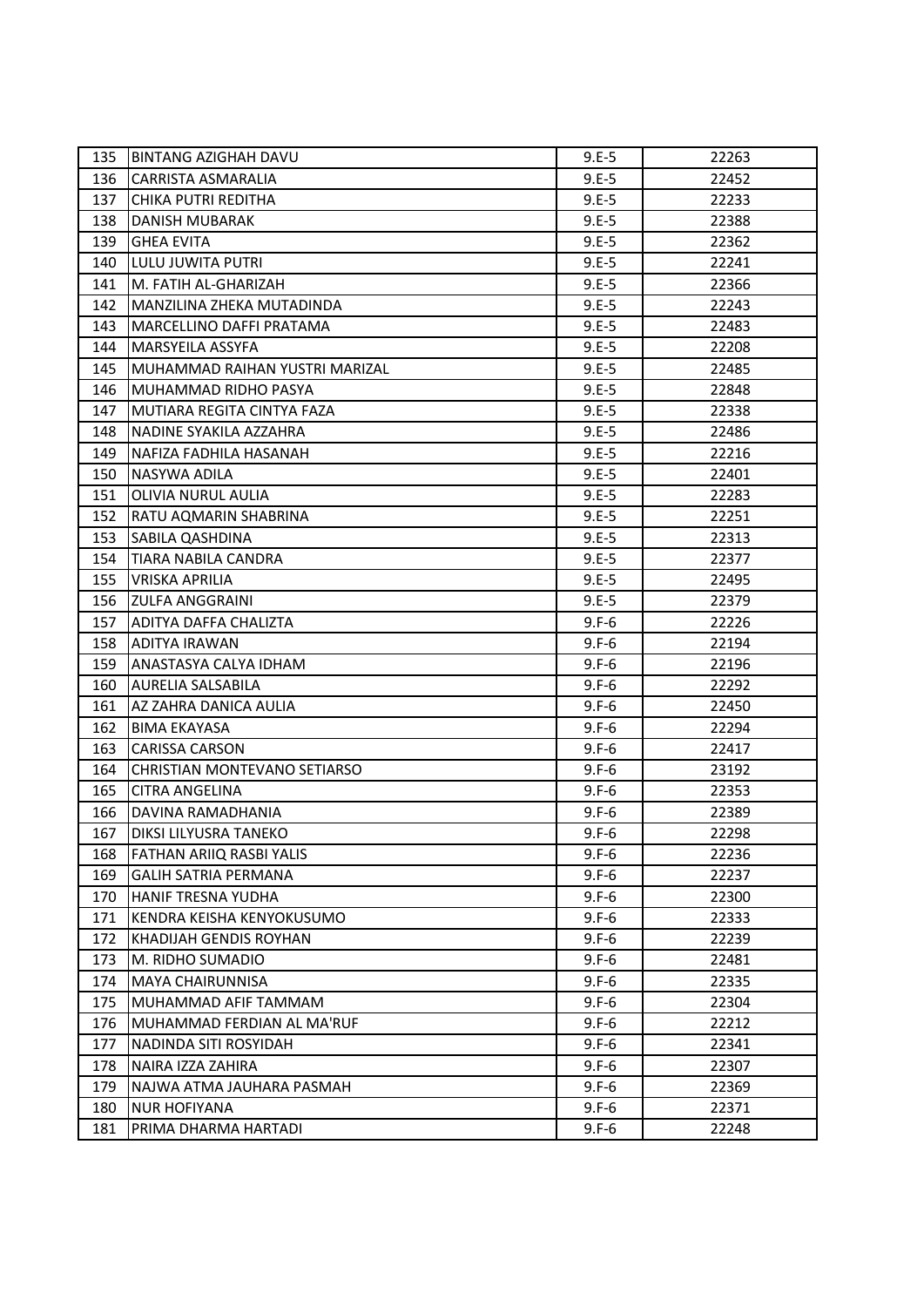| 182 | RAFEYFA NAURA INANDARAHMAN        | $9.F-6$   | 22435 |
|-----|-----------------------------------|-----------|-------|
| 183 | REZA ARDIANSYAH PUTRA             | $9.F-6$   | 22312 |
| 184 | RIZA ANANDA YUDA MAKATARA         | $9.F-6$   | 22404 |
| 185 | SALSA SALVADELIA SUSANTO          | $9.F-6$   | 22406 |
| 186 | AHMAD LUTHFI WALIIYUDIN           | $9.6 - 7$ | 22412 |
| 187 | AHMAD RADJA MASKAKAR PUTRA THOMAS | $9.6 - 7$ | 22258 |
| 188 | ALDINA ADELIA                     | 9.G-7     | 22498 |
| 189 | ARGA DEWA ARDANA                  | $9.6 - 7$ | 22260 |
| 190 | ARIQA NAIFA ADELIND KARAMOY       | $9.6 - 7$ | 22500 |
| 191 | ARTHA DETA                        | $9.6 - 7$ | 22448 |
| 192 | ASHA DIANDRA ARMAND               | $9.6 - 7$ | 22383 |
| 193 | <b>CENDIKIA AGENG PANUTAN</b>     | $9.6 - 7$ | 22386 |
| 194 | DAFA FAJAR KURNIA                 | $9.6 - 7$ | 22199 |
| 195 | DAVINA NUR RAMADHANI              | $9.6 - 7$ | 22354 |
| 196 | EKA TIARA LINSAMANDA              | $9.6 - 7$ | 22357 |
| 197 | FAJAR AULIA PUTRI                 | $9.6 - 7$ | 22265 |
| 198 | <b>FARHAN ROMERO</b>              | $9.6 - 7$ | 22328 |
| 199 | <b>GHEA IMELDA PUTRI</b>          | $9.6 - 7$ | 22456 |
| 200 | JASMINE ARDARI                    | $9.6 - 7$ | 22238 |
| 201 | JOVITA CALISTA SYAHRA. HS         | $9.6 - 7$ | 22393 |
| 202 | LAYLI RAMADHINI PRAWOTO           | $9.6 - 7$ | 22424 |
| 203 | M. ARIEF NOVANSYAH                | $9.6 - 7$ | 22302 |
| 204 | MUHAMAD FAIZI JAYA SAPUTRA        | $9.6 - 7$ | 22210 |
| 205 | MUHAMMAD OKTO HUZAINY             | $9.6 - 7$ | 22214 |
| 206 | MUHAMMAD RAFI AL GHAZALI          | $9.6 - 7$ | 22337 |
| 207 | NABILA AMARA NOVA ARDANI          | $9.6 - 7$ | 22339 |
| 208 | NABILA SITI AL KAUTSAR            | $9.6 - 7$ | 22397 |
| 209 | NAJWA INDI ARIANTI                | $9.6 - 7$ | 22342 |
| 210 | NAJWA NAYLA RASIDIN               | $9.6 - 7$ | 22400 |
| 211 | NAVISHA AL FITRIA                 | $9.6 - 7$ | 22218 |
| 212 | PRISAILA FIBRI JUSTICIA           | $9.6 - 7$ | 22221 |
| 213 | <b>SERLY DWI NUGRAHA</b>          | $9.6 - 7$ | 22345 |
| 214 | SYAKIRA NAILA MEDSYLIANA          | $9.6 - 7$ | 22224 |
| 215 | VIRZALIKA NAWRA FAYYAZA           | $9.6 - 7$ | 22317 |
| 216 | AHMAD SABHKY MAULANA PUTRA        | $9.H-8$   | 22321 |
| 217 | AHMAD ZAKKY SIGRA                 | $9.H-8$   | 22380 |
| 218 | ALIYAH SAFITRI                    | $9.H-8$   | 22228 |
| 219 | <b>AMALIA PUTRI</b>               | $9.H-8$   | 22445 |
| 220 | AQIILA NADYA ALSINTA              | $9.H-8$   | 22324 |
| 221 | ATIKA JAHRA                       | $9.H-8$   | 22415 |
| 222 | AURELYFIA FAIRUZ GHASZANIY        | $9.H-8$   | 22449 |
| 223 | CARLINA OCTA RAMADANI             | $9.H-8$   | 22474 |
| 224 | CHIARA KAYANA PRASTIKA            | $9.H-8$   | 22418 |
| 225 | DAVINA CLARISSA OLIVIA            | $9.H-8$   | 22326 |
| 226 | DESREYMA ANANDA PUTRI             | $9.H-8$   | 22296 |
| 227 | FALWIRA GASSANI                   | $9.H-8$   | 22234 |
| 228 | <b>INDRI YANI PUTRI</b>           | $9.H-8$   | 22330 |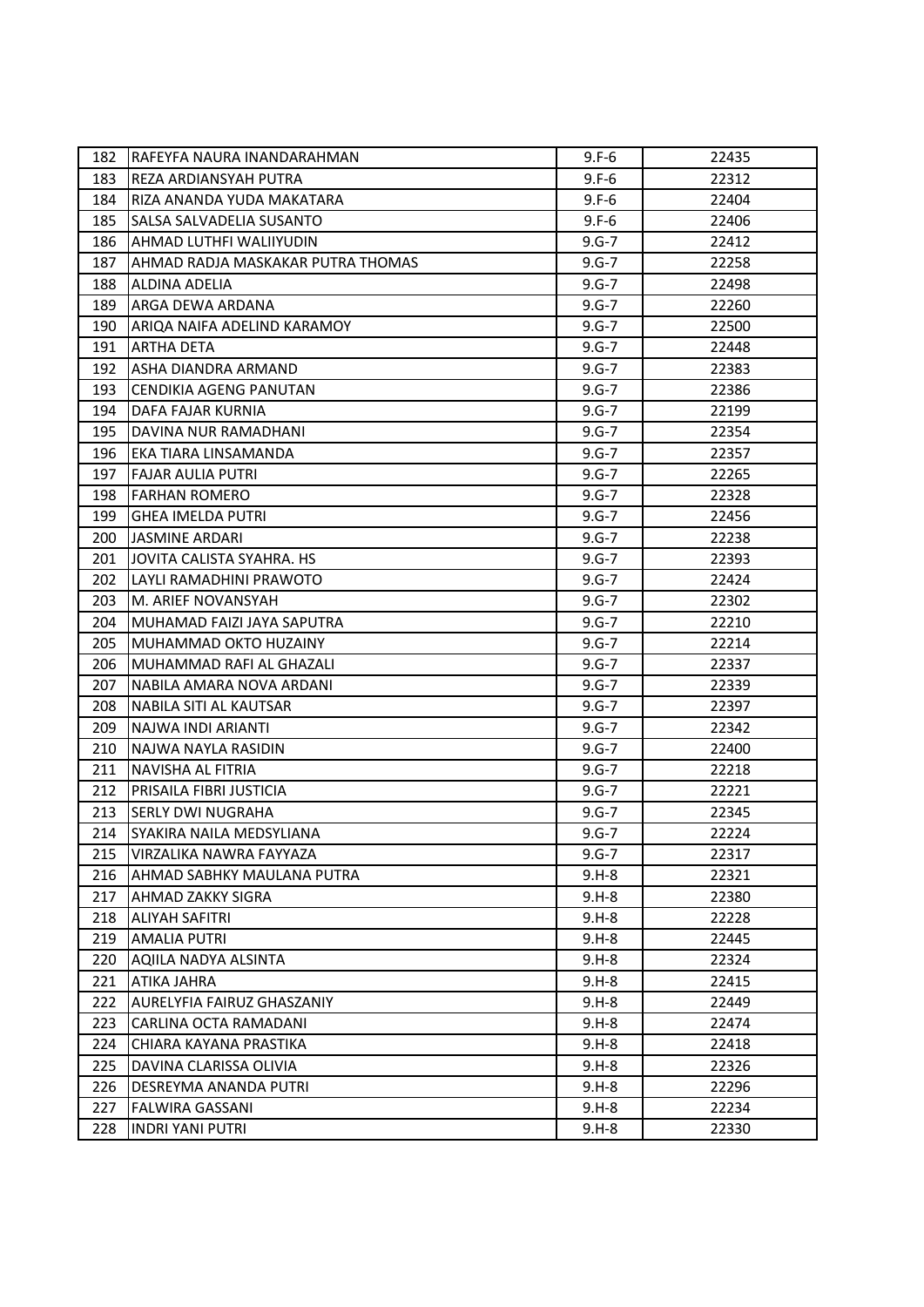| 229 | <b>JENICHA AURELLIA</b>               | $9.H-8$   | 22364 |
|-----|---------------------------------------|-----------|-------|
| 230 | LANDITA RAYA PRIYONGGO                | $9.H-8$   | 22276 |
| 231 | M. RAYHAN RAMADHAN                    | $9.H-8$   | 22206 |
| 232 | <b>MARSYA DARMA PUTRI</b>             | $9.H-8$   | 22334 |
| 233 | MUHAMMAD AQIL RAFIF                   | $9.H-8$   | 22336 |
| 234 | MUHAMMAD GERIYA ITSA                  | $9.H-8$   | 22213 |
| 235 | MUHAMMAD IQBAL FAUZI                  | $9.H-8$   | 22428 |
| 236 | NADINE TALITHA SALWA                  | $9.H-8$   | 22432 |
| 237 | NOPRIYANSYAH                          | $9.H-8$   | 22464 |
| 238 | PIPI SINTIYAWATI                      | $9.H-8$   | 22465 |
| 239 | PUTRA ANGGARA UTAMA                   | $9.H-8$   | 22286 |
| 240 | PUTRI DWI ANDINI RAY                  | $9.H-8$   | 22309 |
| 241 | RAFLI AL GHAZI                        | $9.H-8$   | 22488 |
| 242 | RAYHAN RAFIF                          | $9.H-8$   | 22252 |
| 243 | SALSABILA NAYLA PUTRI                 | $9.H-8$   | 22314 |
| 244 | TRICYA CERREL DEGA                    | $9.H-8$   | 22470 |
| 245 | TRYANA BASSALAMAH                     | $9.H-8$   | 22316 |
| 246 | ABRAR ALFATHIR                        | $9.1 - 9$ | 22440 |
| 247 | ADELIA PUTRI NATASYA                  | $9.1 - 9$ | 22471 |
| 248 | AHMAD NUZAYH AZHAR                    | $9.1 - 9$ | 22288 |
| 249 | AHMAD RAFIANSYAH MAKKI                | $9.1 - 9$ | 22195 |
| 250 | AL FARRELL SANDIKA IRSAN              | $9.1 - 9$ | 22289 |
| 251 | ALULA NARA KHANSA                     | $9.1 - 9$ | 22381 |
| 252 | AURELL PRECICELLY KANYA RACHMALIDANTI | $9.1 - 9$ | 22231 |
| 253 | AYESHA NADYA PRAMITA                  | $9.1 - 9$ | 22293 |
| 254 | CHANTIKA ATA PRATANIA                 | $9.1 - 9$ | 22476 |
| 255 | <b>CUT JAHRA JAFARANI</b>             | $9.1 - 9$ | 22387 |
| 256 | DEVA NANDA SAPUTRA                    | $9.1 - 9$ | 22419 |
| 257 | ERSA MAHARANI                         | $9.1 - 9$ | 22455 |
| 258 | EUIS RAMADHANI SAFITRI                | $9.1 - 9$ | 22390 |
| 259 | EZRA FIKRI SANI                       | $9.1 - 9$ | 22391 |
| 260 | FATIHA ALITA AKBAR                    | $9.1 - 9$ | 22360 |
| 261 | <b>INTAN DWI THAHIRA</b>              | $9.1 - 9$ | 22270 |
| 262 | INTANIA MUTHIA ROVA                   | $9.1 - 9$ | 22272 |
| 263 | KHALIZA IZUMMI KARNADO                | $9.1 - 9$ | 22365 |
| 264 | M. ANDHIKA RAFLY PRAKASA              | $9.1 - 9$ | 22846 |
| 265 | M. RIZKY APRILIANSYAH SUMINTO         | $9.1 - 9$ | 22427 |
| 266 | MEIZHA DZAKWAN PRATAMA                | $9.1 - 9$ | 22461 |
| 267 | MUHAMAD GHADAVIN RAFAEL SANJUNGAN     | $9.1 - 9$ | 22462 |
| 268 | MUHAMMAD AT THORIQ                    | $9.1 - 9$ | 22484 |
| 269 | MUHAMMAD RAIHAN                       | $9.1 - 9$ | 22278 |
| 270 | NADIN ATHAYA RAMADHANI                | $9.1 - 9$ | 22398 |
| 271 | NAURA NAJWA SARAHA                    | $9.1 - 9$ | 22402 |
| 272 | PRINCESSHA NARARYA JASMINE            | $9.1 - 9$ | 22466 |
| 273 | ROSIE AZALIA DHARMMESTI               | $9.1 - 9$ | 22344 |
| 274 | SAFIRA DWI HAKIMAH                    | $9.1 - 9$ | 22499 |
| 275 | SALWA ZEAN KAYLA                      | $9.1 - 9$ | 22407 |